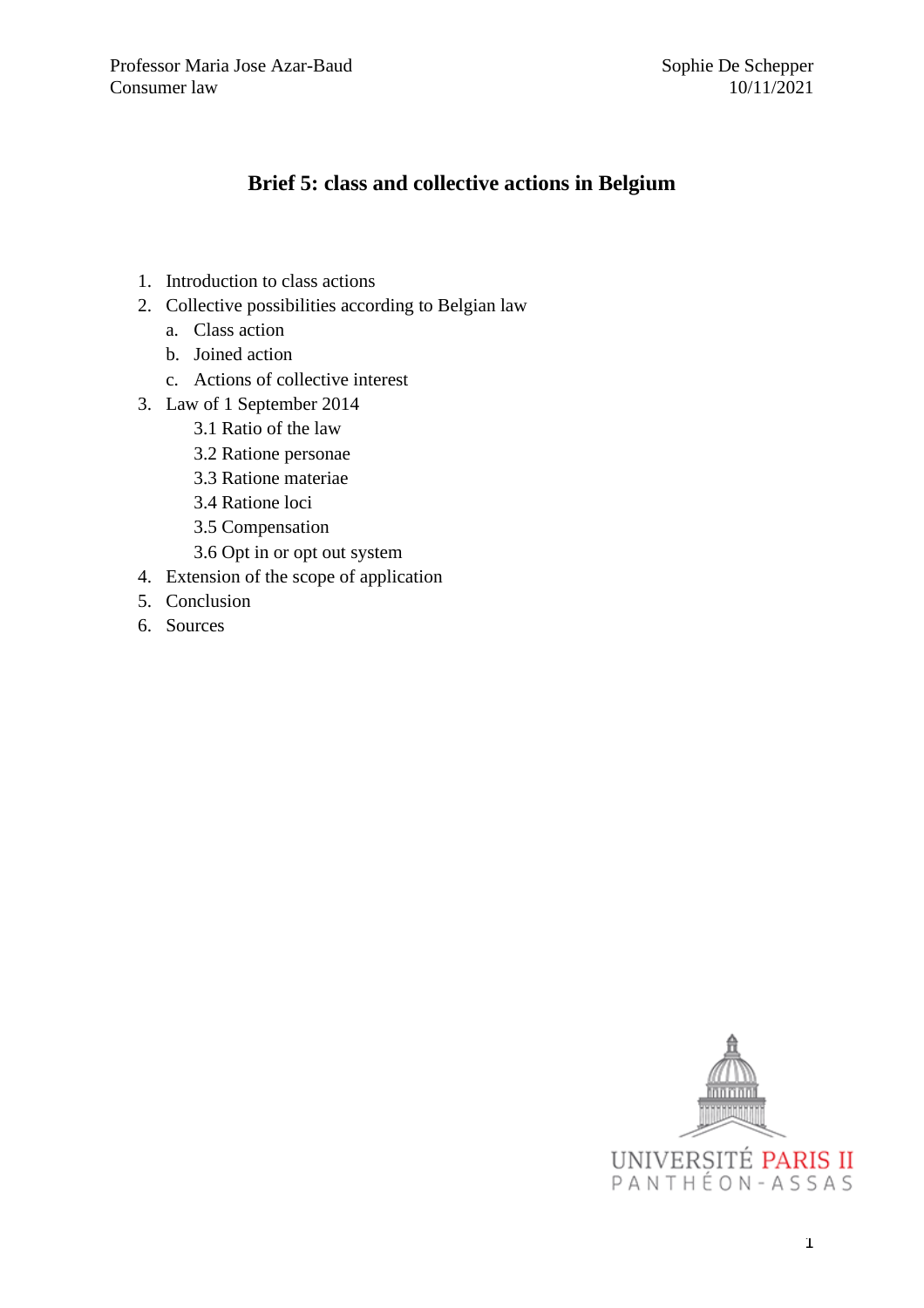*In the Belgian Official Gazette of April 29, 2014, the law of March 28, 2014, inserting a class action in the Code of Economic Law, was published. This law introduces for the first time a represented collective action (or class action) in the Belgian legal order, albeit only applicable in consumer cases. In this brief, an analysis of the situation before the law and the added value of the law shall be examined.* 

# 1. Introduction to class actions

Until recently, Belgian law did not provide for actions for collective redress. All collective claims had to be brought by way of joined actions (actions in which multiple plaintiffs with closely connected claims, each acting in their own name and on their own behalf, can have their claims decided in one set of proceedings).

According to Belgian law, a plaintiff must have, for his claim to be admissible, a direct, personal and actual interest in a claim to be able to institute legal proceedings<sup>1</sup> (Articles 17 to 18 Judicial Code). The aim of this legal rule is to prevent a plaintiff from bringing claims on behalf of others in a single action. This means that in principle, class actions are not permitted under Belgian law.

In the past years, the legislator has reconsidered this position and has opened up pathways for collective redress.

On the one hand the legislator introduced legislation creating a procedure by which actions for collective redress may be brought by certain organisations on behalf of consumers and/or SMEs under certain conditions.

On the other hand, in specific matter-related legislation, the legislator has given legal entities the right to bring a representative action for injunctive relief on behalf of an unidentified group of people to defend specific collective interests, such as consumer and environmental interests and human rights.

This means that outside the scope of application of the Code of Economic Law, which implies an exception to the general rule of personal interest, actions for collective redress are not permitted in Belgium.<sup>2</sup>

#### 2. Collective possibilities according to Belgian law

In Belgium, there are three methods to seek collective redress.

<sup>&</sup>lt;sup>1</sup> H. BOULARBAH and M-C. VAN DEN BOSSCHE, *Class/collective actions in Belgium: overview*, 2021, https://uk.practicallaw.thomsonreuters.com/2-618-

<sup>0367?</sup>transitionType=Default&contextData=(sc.Default)&firstPage=true.

<sup>2</sup> X. TATON, G-J. HENDRIX and F. DANIS, *Collective redress around the globe – Belgium*, 2020, https://www.linklaters.com/en/insights/publications/collective-redress/collective-redress-across-theglobe/belgium.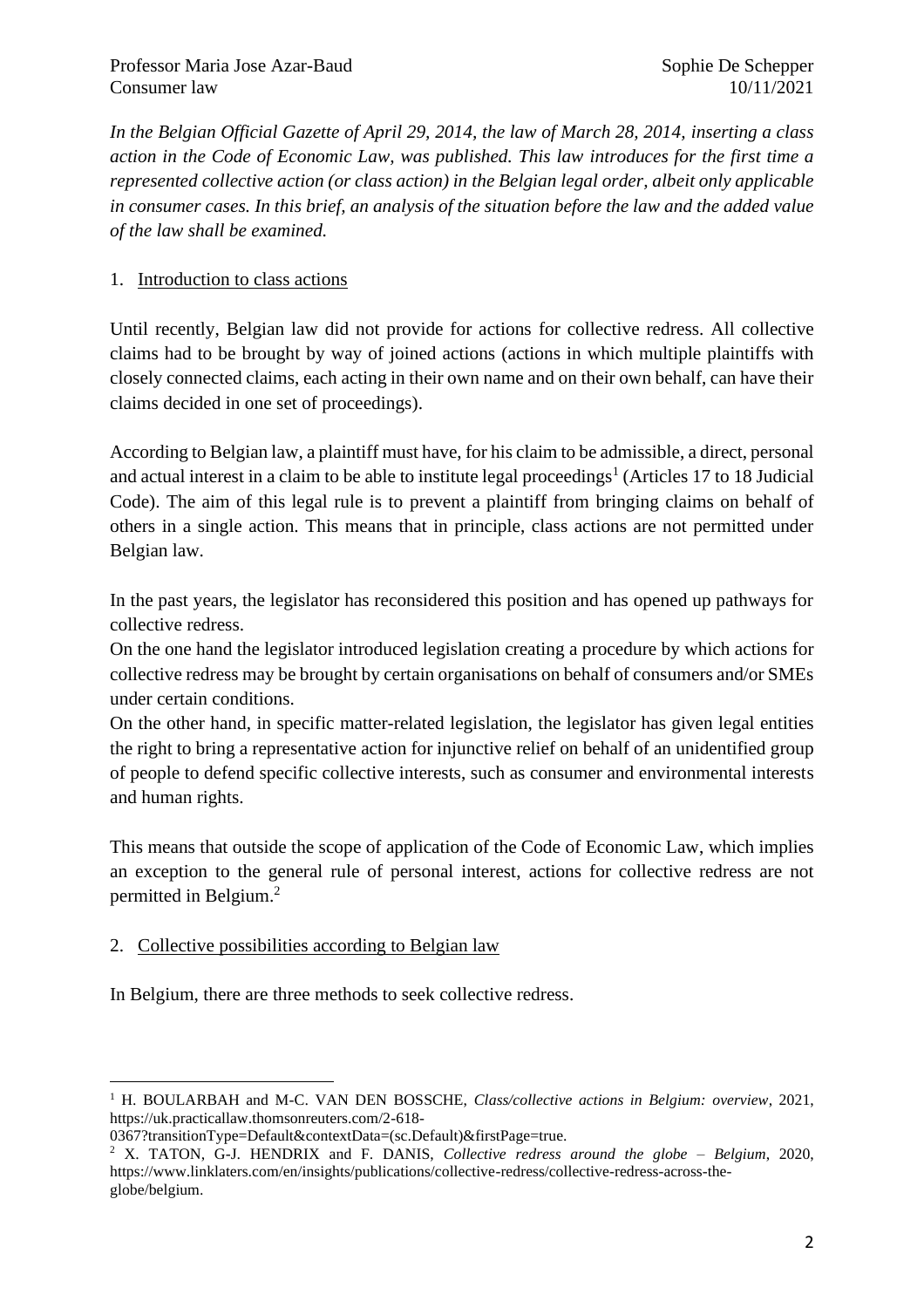a. Action for collective redress (class action as regulated by the law of September 2014).

This action is exercised by a claimant appointed by law (the group representative). The group representative brings, on behalf of an unknown group of individuals, an action which leads to a decision that prevents subsequent litigation (not only towards the group representative and the defendants, but also towards all group members that have opted in or have not opted out of the procedure). Only the group representative and the defendants are parties to the proceedings, not the group members.<sup>3</sup>

b. Collective or joined actions

Collective actions refer to several individual legal actions arising from a same or similar event or contract which are joined in the same proceedings by different claimants. In this case, multiple plaintiffs either jointly bring an action or request the court during proceedings to join their individual actions. 4

A joined action is only possible in the event that the claims are so closely connected which makes it appropriate to try them together because this avoids potentially incompatible decisions. It's important to emphasize that each plaintiff must still have an immediate, personal and actual interest (see above personal interest criterion) in the claim and must have consented to the commencement of proceedings in his name.<sup>5</sup>

c. Actions of collective interest

These actions are brought by an organisation with the aim to realise an objective that goes beyond the personal interests of the individual members of the organisation or group.<sup>6</sup>

<sup>3</sup> H. BOULARBAH and M-C. VAN DEN BOSSCHE, *Class/collective actions in Belgium: overview*, 2021, https://uk.practicallaw.thomsonreuters.com/2-618-

<sup>0367?</sup>transitionType=Default&contextData=(sc.Default)&firstPage=true; X. TATON, G-J. HENDRIX and F. DANIS, *Collective redress around the globe – Belgium*, 2020, https://www.linklaters.com/en/insights/publications/collective-redress/collective-redress-across-theglobe/belgium.

<sup>4</sup> H. BOULARBAH and M-C. VAN DEN BOSSCHE, *Class/collective actions in Belgium: overview*, 2021, [https://uk.practicallaw.thomsonreuters.com/2-618-](https://uk.practicallaw.thomsonreuters.com/2-618-0367?transitionType=Default&contextData=(sc.Default)&firstPage=true)

[<sup>0367?</sup>transitionType=Default&contextData=\(sc.Default\)&firstPage=true.](https://uk.practicallaw.thomsonreuters.com/2-618-0367?transitionType=Default&contextData=(sc.Default)&firstPage=true)

<sup>5</sup> X. TATON, G-J. HENDRIX and F. DANIS, *Collective redress around the globe – Belgium*, 2020, https://www.linklaters.com/en/insights/publications/collective-redress/collective-redress-across-theglobe/belgium.

<sup>6</sup> H. BOULARBAH and M-C. VAN DEN BOSSCHE, *Class/collective actions in Belgium: overview*, 2021, [https://uk.practicallaw.thomsonreuters.com/2-618-](https://uk.practicallaw.thomsonreuters.com/2-618-0367?transitionType=Default&contextData=(sc.Default)&firstPage=true)

[<sup>0367?</sup>transitionType=Default&contextData=\(sc.Default\)&firstPage=true.](https://uk.practicallaw.thomsonreuters.com/2-618-0367?transitionType=Default&contextData=(sc.Default)&firstPage=true)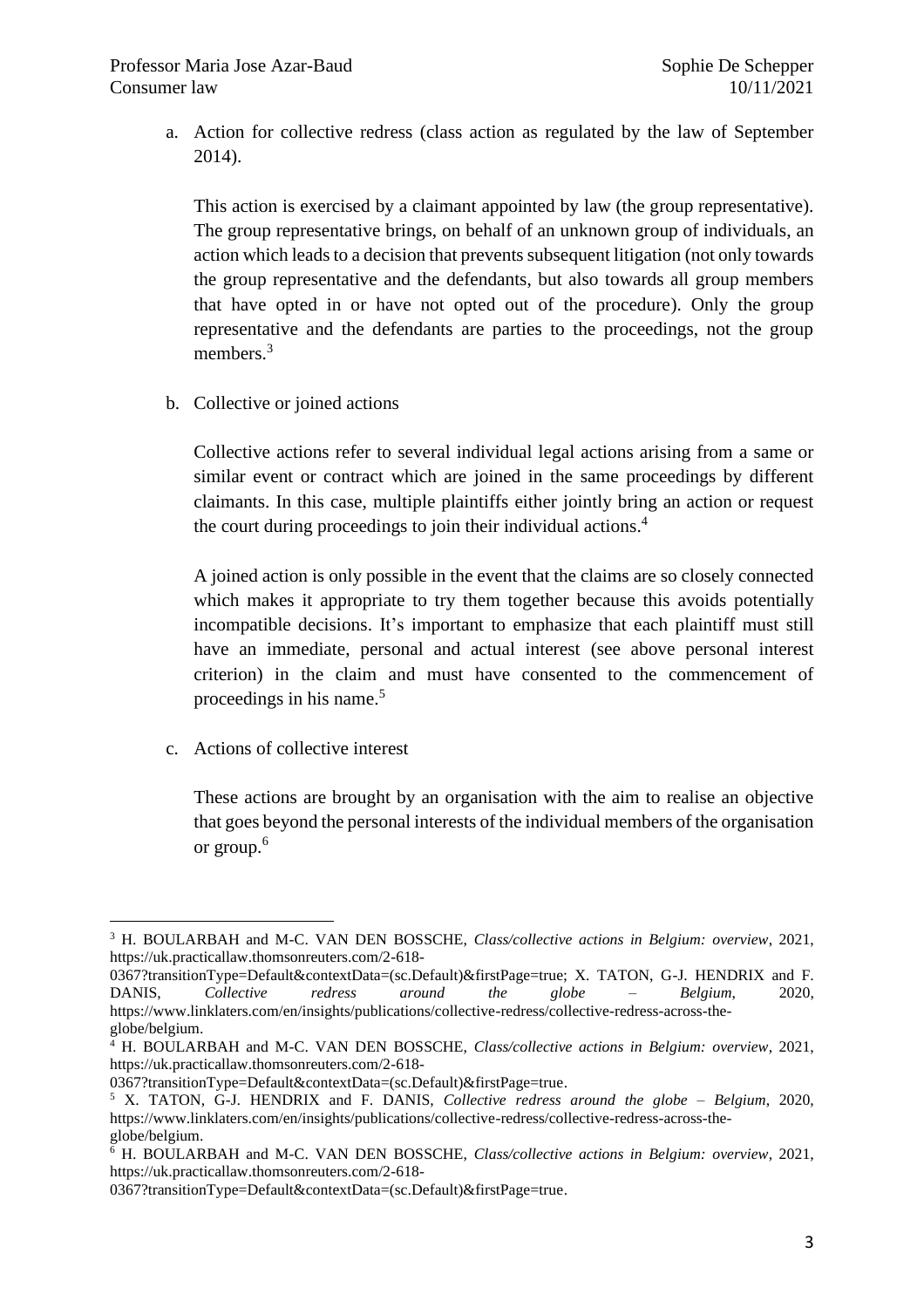The possibility of this action derogates from the general principle of "personal interest" as written down in the judicial code. Therefore, certain legal entities and certain representative organisations have been given the statutory right, in accordance with their statutory purpose, to bring a representative action on behalf of an unidentified group of people to defend specific collective interests (eg: consumer interests, environment and human rights). 7

#### 3. Law of 1 September 2014

The law of 28 March 2014 regarding collective redress introduced the concept of class actions into Belgian law. As already mentioned earlier, class actions were not possible before this act in Belgium due to the lack of fulfilment of the "personal interest" criterion. The only possibility to seek redress was filing a lawsuit based on closely connected claims. However, the practical challenges of these requirements made it almost impossible to file a lawsuit for thousands of claimants (all the names and addresses of all the individual claimants had to be mentioned in all court documents (writ of summons, submissions, judgment, convocations, etc.).

Since the Act of 28 March 2014, it is possible to file a class action in Belgium, which has been formally named an "action for collective redress."

Title 2 of Book XVII of the Code of Economic Law by the Act of 28 March 2014 provides for the "action for collective redress".<sup>8</sup> The scope of this action is strictly limited.<sup>9</sup>

- An action for collective redress is only permitted when the claim is based on a breach by an undertaking of a contract or of one of the Acts or European Regulations specifically listed in Article XVII.37 of the Code of Economic Law.<sup>10</sup>
- Actions for collective redress may only be brought by certain representative organisations and only in respect of harm suffered by either consumers or small or medium-sized-enterprises (SMEs) in the sense of Commission Recommendation 2003/361/EC.
- Actions for collective redress may only be brought in respect of facts underlying a collective harm that occurred after 1 September 2014.

 $<sup>7</sup>$  In a judgment of 11 June 2013, the Court of Cassation broadly accepted that environmental organizations may,</sup> on the basis of the Aarhus Convention, lodge an action to defend environmental interests, even though no such explicit derogation from the condition of a direct, personal and actual interest exists in Belgian law.

An Act of 21 December 2018 extended these actions for the protection of a collective interest, under certain conditions, to all legal entities whose purpose is to protect human rights or fundamental freedoms recognized by the Belgian Constitution or international treaties binding on Belgium.

<sup>8</sup> H. BOULARBAH and M-C. VAN DEN BOSSCHE, *Class/collective actions in Belgium: overview*, 2021, https://uk.practicallaw.thomsonreuters.com/2-618-

<sup>0367?</sup>transitionType=Default&contextData=(sc.Default)&firstPage=true.

<sup>9</sup> X. TATON, G-J. HENDRIX and F. DANIS, *Collective redress around the globe – Belgium*, 2020, [https://www.linklaters.com/en/insights/publications/collective-redress/collective-redress-across-the-](https://www.linklaters.com/en/insights/publications/collective-redress/collective-redress-across-the-globe/belgium)

[globe/belgium;](https://www.linklaters.com/en/insights/publications/collective-redress/collective-redress-across-the-globe/belgium) T. HEREMANS, *Class actions in Belgium,* 2021, https://cms.law/en/int/expert-guides/cms-expertguide-to-european-class-actions/belgium.

 $10$  These include consumer rights and protection rules such as product safety and liability, insurance regulation, protection of personal data, the sale of financial products and pharmaceuticals regulation, as well as competition law, intellectual property law and the statutes on certain regulated industries, such as natural gas and electricity.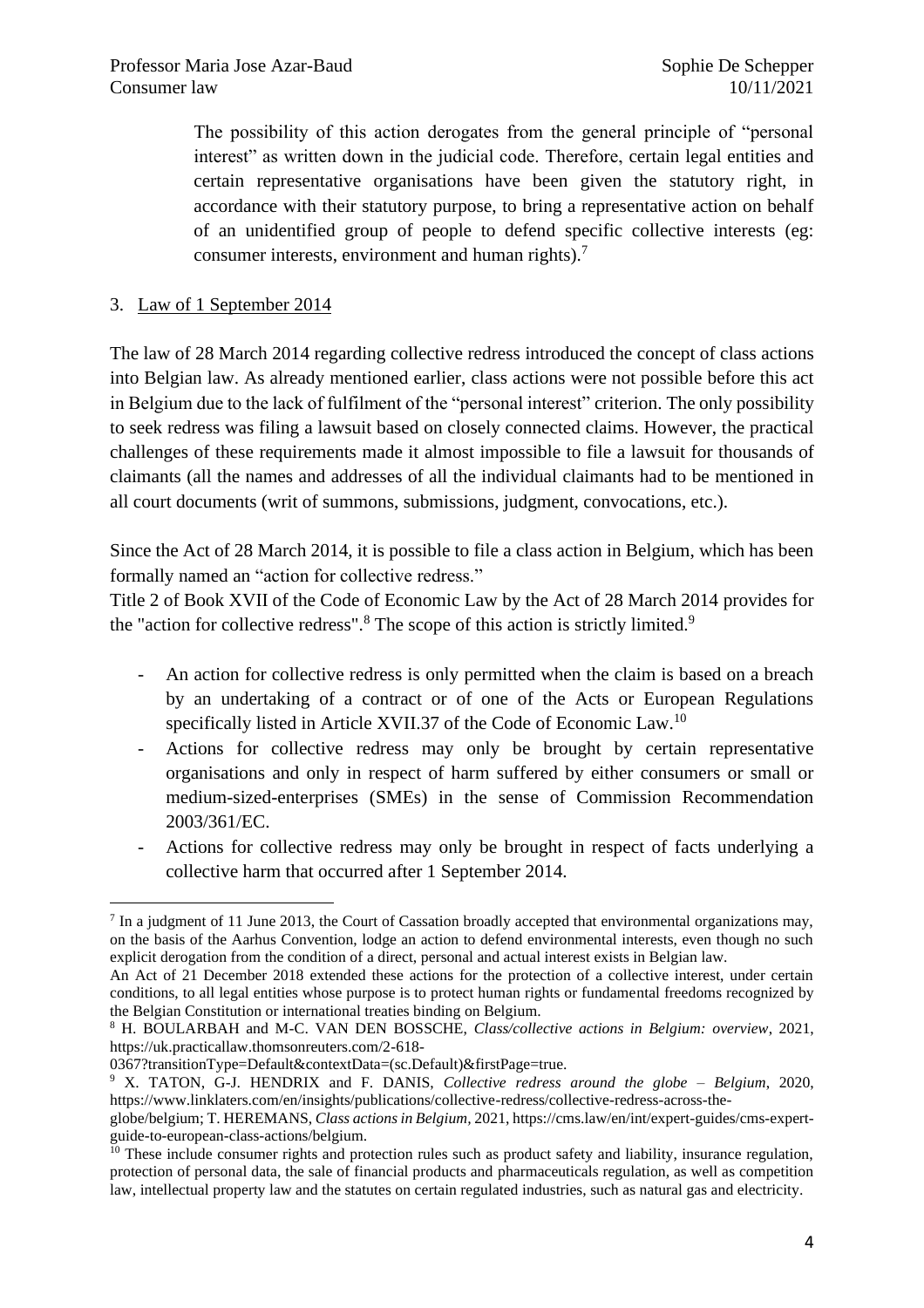- All actions for collective redress must be brought in the courts of Brussels.

Since the entry into force of the class action regime in September 2014, nine class actions have been initiated, whereof three led to a court decision (Diesel gate, Proximus and Thomas cook).<sup>11</sup>

#### 3.1 Ratio of the law

The basic premise of the law is that in consumer disputes there is little recourse to the courts, because in many cases the costs of litigation do not outweigh the potential benefits.<sup>12</sup> In practice, there are significant barriers to the exercise of individual legal actions by consumers, including lack of knowledge of their rights, means of redress and the costs of exercising their rights in court.

With the action for collective redress, the legislator wants to broaden and facilitate access to justice in consumer cases. In this way, the collective damage of a group of consumers can be repaired all at once.

#### 3.2 Ratione personae

According to the Code of Economic Law, actions for collective redress may only be brought by one of two entities<sup>13</sup> if they concern the reparation of harm suffered by consumers.<sup>14</sup>

The claim can thus only be filed for damage suffered by (a group of) consumers. According to Article I.1, 2° of the Economic Code, a consumer is "any natural person who is acting for purposes which are outside his trade, business, craft or profession".<sup>15</sup>

If it concerns the reparation of harm suffered by a group of SMEs, the action for collective redress can only be brought by an inter-professional organisation for the protection of SMEs which has legal personality and is represented in the High Council for Self-Employed Persons and SMEs or has been recognised by Ministerial Decree.

<sup>11</sup> H. BOULARBAH and M-C. VAN DEN BOSSCHE, *Class/collective actions in Belgium: overview*, 2021, [https://uk.practicallaw.thomsonreuters.com/2-618-](https://uk.practicallaw.thomsonreuters.com/2-618-0367?transitionType=Default&contextData=(sc.Default)&firstPage=true)

[<sup>0367?</sup>transitionType=Default&contextData=\(sc.Default\)&firstPage=true;](https://uk.practicallaw.thomsonreuters.com/2-618-0367?transitionType=Default&contextData=(sc.Default)&firstPage=true) T. HEREMANS, *Class actions in Belgium,* 2021, https://cms.law/en/int/expert-guides/cms-expert-guide-to-european-class-actions/belgium.

<sup>12</sup> S. BRIJS and R. LINDEMANS, Class actions in België: een eerste bespreking van de nieuwe wet, Het poelaertplein 2013-14, 8; S. VOET and B. ALLEMEERSCH, De rechtsvordering tot collectief herstel: een Belgische class action voor consumenten, *RW* 2014-15, 644.

<sup>&</sup>lt;sup>13</sup> - an association for the protection of consumer interests that has legal personality and either holds a seat in the Special Advisory Commission for Consumer Affairs or has been recognized by Ministerial Decree;

<sup>-</sup> the Consumer Ombudsman, although only with a view to negotiating a collective settlement agreement. If no collective settlement agreement is found, the Consumer Ombudsman must be replaced by another representative. This right of action for the Consumer Ombudsman is controversial and subject to a pending test case.

<sup>14</sup> X. TATON, G-J. HENDRIX and F. DANIS, *Collective redress around the globe – Belgium*, 2020, https://www.linklaters.com/en/insights/publications/collective-redress/collective-redress-across-theglobe/belgium.

<sup>&</sup>lt;sup>15</sup> S. BRIJS and R. LINDEMANS, Class actions in België: een eerste bespreking van de nieuwe wet, Het poelaertplein 2013-14, 10.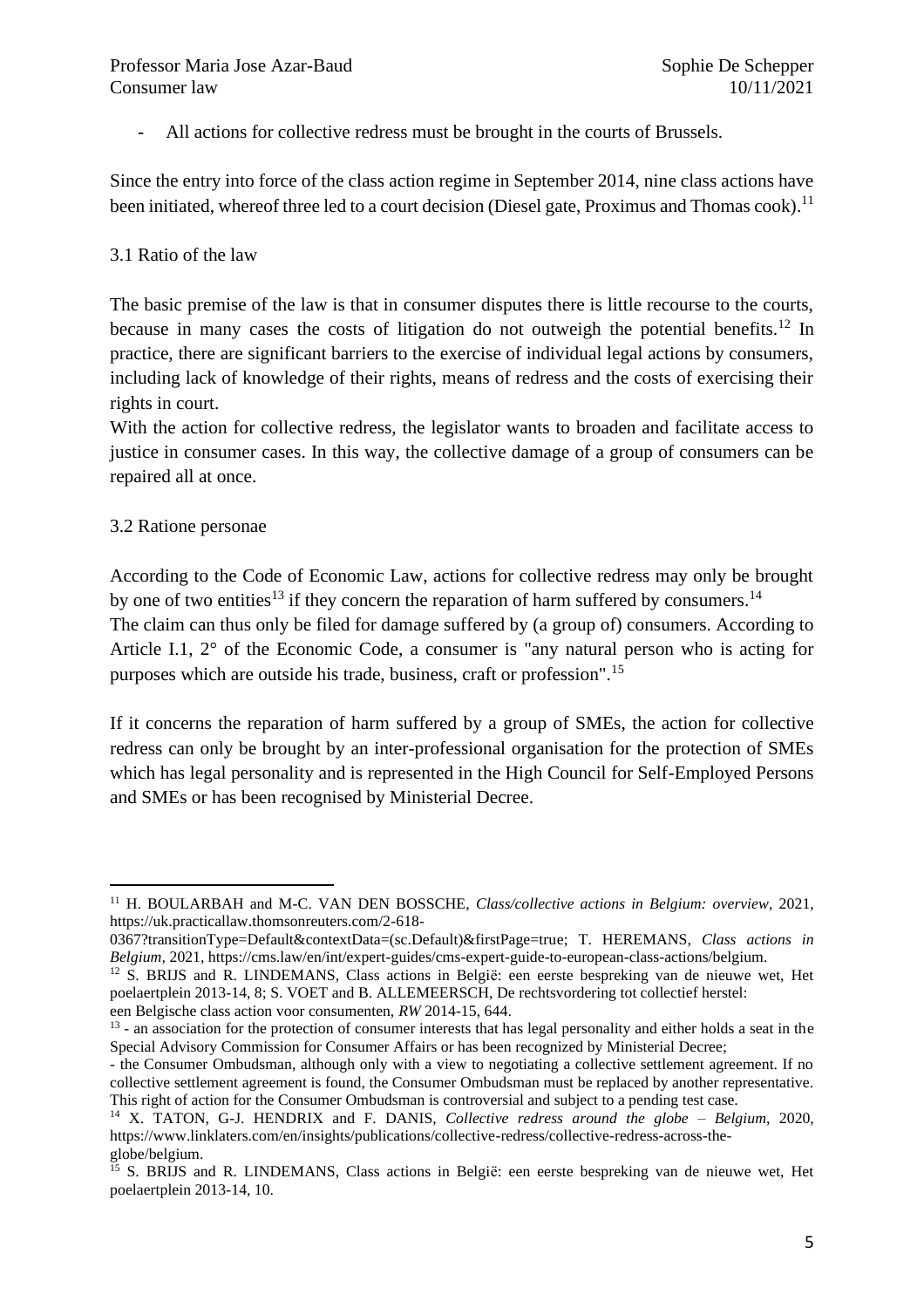Additionally, two types of entities can act for a group of either consumers or SMEs.<sup>16</sup>

Only a group of consumers, small and medium size enterprises (SME) or group representatives may initiate an action for collective redress when they suffer damage as a result of a *common cause*. It's not required that the damage suffered by consumers is identical, but it should arise from a "common cause".<sup>17</sup>

3.3 Ratione materiae: consumer related disputes only (initially)

The procedures for class actions are restricted to specifically permitted types of claim.<sup>18</sup> Class actions are not available for disputes between employees and employers, for shareholders' disputes or for environmental claims.<sup>19</sup>

It's important to notice that the invoked cause of action must relate to a possible breach by a company of one of its contractual obligations or of one of the European regulations or laws listed in the  $Act^{20}$ . The law lists exhaustively the legal provisions that constitute the scope of application which are consumer law provisions only.

The Explanatory Memorandum emphasizes that the Act establishes a collective redress procedure exclusively for C2B or consumer disputes. Disputes between shareholders and companies or disputes concerning contractual shortcomings within the sphere of employment law are thus excluded from the scope of application.

The Belgian legislator has clearly opted for a sectoral approach and not for a universal scheme, as in the European recommendation.<sup>21</sup>

3.4 Ratione loci

<sup>&</sup>lt;sup>16</sup> - an association which has had legal personality for at least three years and which has been recognized by Ministerial Decree. The statutory purpose of that association must be directly related to the collective harm suffered by the class and may not include long-term commercial activities;

<sup>-</sup> an entity which (i) is recognized by a Member State of the European Union or the European Economic Area to act as a representative body, (ii) has a non-profit making character, and (iii) has sufficient capacity to represent multiple plaintiffs, acting in their best interests, though only on the condition that (iv) there is a direct relationship between the objectives of the entity and the rights that are claimed to have been violated.

<sup>17</sup> S. BRIJS and R. LINDEMANS, Class actions in België: een eerste bespreking van de nieuwe wet, Het poelaertplein 2013-14, 9.

<sup>&</sup>lt;sup>18</sup> Competition and pricing of products and services; Commercial practices and consumer protection; Payment and credit services; Safety of products and services; Intellectual property; Information society services; Medicinal products; Supply of gas and electricity; Construction of houses; Foodstuffs and consumers' safety; Liability insurance for motor vehicles; Product liability; Data protection; A variety of travel services, including transport per flight, train, ship or bus.

<sup>19</sup> T. HEREMANS, *Class actions in Belgium,* 2021, https://cms.law/en/int/expert-guides/cms-expert-guide-toeuropean-class-actions/belgium.

<sup>20</sup> Article XVII.37 CoEL

 $21$  S. VOET and B. ALLEMEERSCH, De rechtsvordering tot collectief herstel:

een Belgische class action voor consumenten, *RW* 2014-15, 646; S. BRIJS and R. LINDEMANS, Class actions in België: een eerste bespreking van de nieuwe wet, Het poelaertplein 2013-14, 8.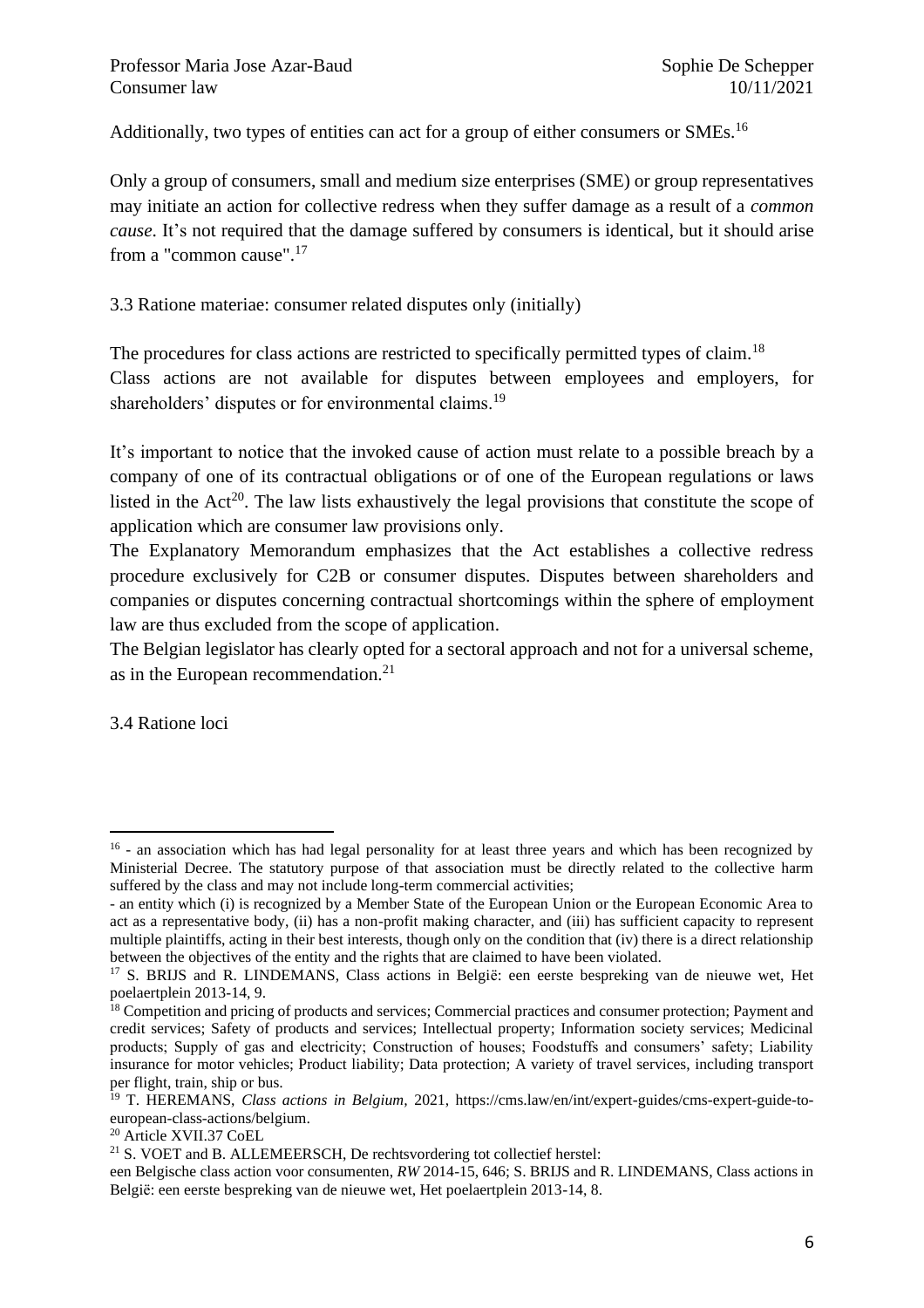The Brussels court of first instance and the Brussels court of commerce<sup>22</sup> are the only two courts with jurisdiction.<sup>23</sup> On appeal, the Court of Appeal in Brussels is competent.

The territorial scope for opt-out claims is restricted to persons domiciled in Belgium, but persons domiciled elsewhere may opt-in to a claim for collective redress.

## 3.5 Compensation

On the one hand, financial compensation can be given and aims to compensate the claimant for an amount of damages which is deemed appropriate in relation to the loss suffered.<sup>24</sup> On the other hand, compensation in kind could be offered in the form of replacement of the nonconforming product.<sup>25</sup> The damages are calculated on the basis of the actual loss suffered.

In this regard, it's important to notice that the compensation that can be asked depends on the type of proceeding which is initiated before the court.

In proceedings for the protection of collective interest, representative organisations are only entitled to seek injunctions to stop unlawful practices that harm the collective interests they represent. They cannot claim damages for breach of these interests.

In proceedings for collective redress, only specific performance and/or damages may be obtained.

In proceedings for joined actions, all types of relief may be sought.<sup>26</sup>

#### 3.6 Opt-in or opt-out

To know who is included in the group of consumers that is represented in a collective redress action, the legislator has flexibly left this to the courts and has provided for the courts to decide, on a case-by-case basis, whether to use an opt-in or opt-out system.<sup>27</sup>

The group of claimants must choose whether they think the action should have an opt-in or optout system and after hearing argument, the Court will make the final decision on this. The legislators stated that an opt-out system is to be preferred where there are a large number of claimants who suffer minimal financial damage. An opt-in system is to be preferred where it is

<sup>24</sup> S. VOET and B. ALLEMEERSCH, De rechtsvordering tot collectief herstel:

<sup>22</sup> Art. XVII.35 CoEL en art. 633ter Jud.C.

<sup>23</sup> T. HEREMANS, *Class actions in Belgium,* 2021, [https://cms.law/en/int/expert-guides/cms-expert-guide-to](https://cms.law/en/int/expert-guides/cms-expert-guide-to-european-class-actions/belgium)[european-class-actions/belgium;](https://cms.law/en/int/expert-guides/cms-expert-guide-to-european-class-actions/belgium) S. VOET and B. ALLEMEERSCH, De rechtsvordering tot collectief herstel: een Belgische class action voor consumenten, *RW* 2014-15, 652.

een Belgische class action voor consumenten, *RW* 2014-15, 656.

<sup>25</sup> T. HEREMANS, *Class actions in Belgium,* 2021, https://cms.law/en/int/expert-guides/cms-expert-guide-toeuropean-class-actions/belgium.

<sup>26</sup> X. TATON, G-J. HENDRIX and F. DANIS, *Collective redress around the globe – Belgium*, 2020, https://www.linklaters.com/en/insights/publications/collective-redress/collective-redress-across-theglobe/belgium.

 $27$  S. BRIJS and R. LINDEMANS, Class actions in België: een eerste bespreking van de nieuwe wet, Het poelaertplein 2013-14, 10.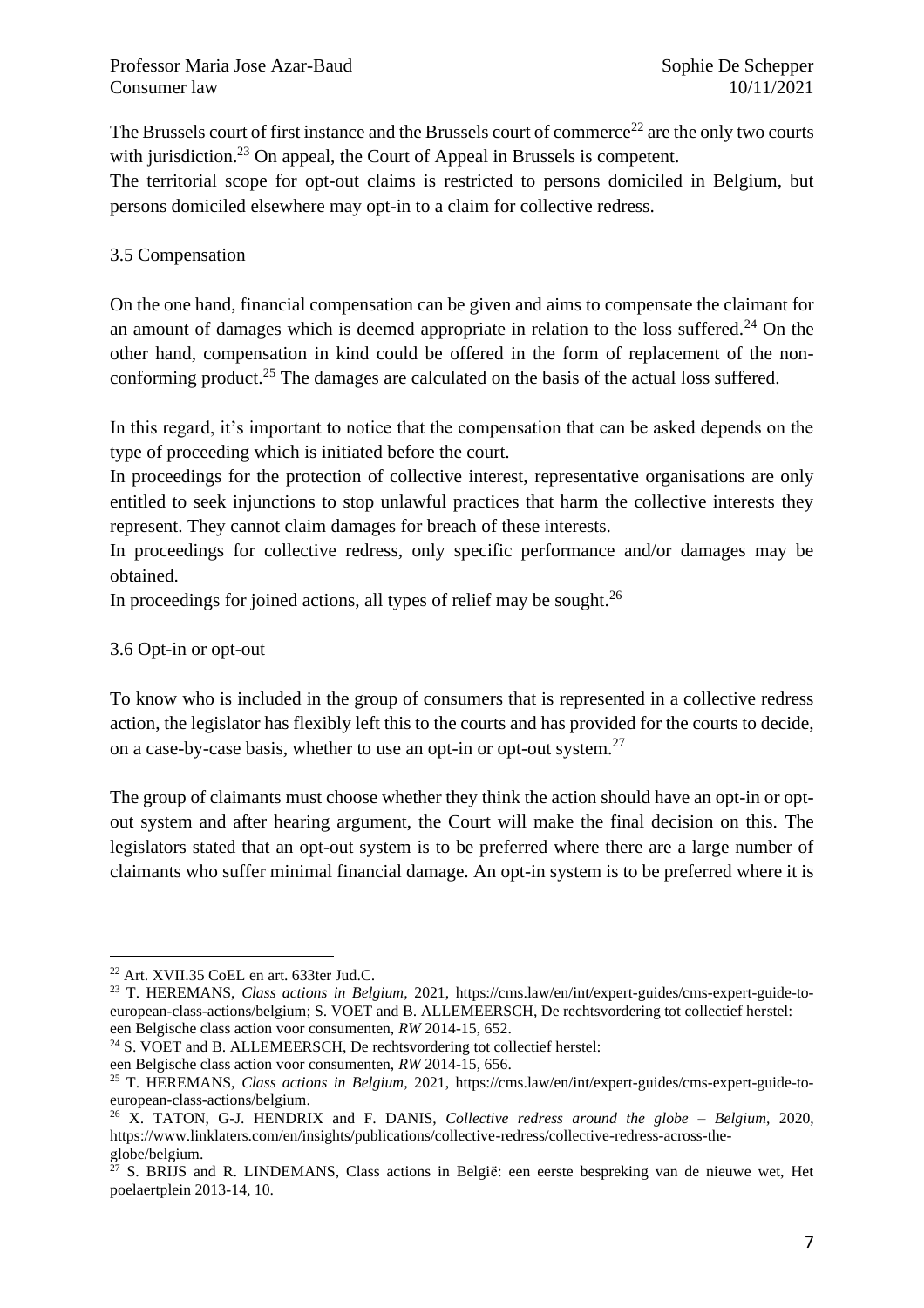impossible to estimate the number of potential claimants or where the kind of damage requires the active participation of the claimant, such as in case of a violation of privacy.<sup>28</sup>

The court will always impose an opt-in system for the group members who do not have their main place of residence in Belgium, as well as in situations where the claim regards compensation of physical or moral collective damage.

## 4. Extension of the scope of application

As already mentioned before, the class action law of September 2014 was limited to the reparation of collective prejudices suffered by consumers. B2B relationships were strictly excluded.

However, after an evaluation of the initial class action act (2014) and as an answer to many critiques on the narrow scope of application of the law, the Belgian legislator decided to extent the scope of application (ratione personae) of the law. Since this extension in 2018, the class action act can also be applied in B2B relationships, although this relationship has to be interpreted rather restrictive. The law is only applicable when a small or medium enterprise is involved.<sup>29</sup> These enterprises are defined as "Belgian or foreign enterprises which employ fewer than 250 persons and which have an annual turnover not exceeding EUR 50 million, and/or an annual balance sheet total not exceeding EUR 43 million".<sup>30</sup> The criteria<sup>31</sup> which were already instated in the law of 2014 are still applicable and haven't been modified.

# 5. Conclusion

Before the law of September 2014 introduced the class action, there were only two possibilities provided in Belgian law to seek compensation, namely the collective action and the action for collective interest. This brief made clear that these two instruments didn't suffice and that the consumer was in need of another more effective legal instrument.

With the law of September 2014, Belgium introduced a class action to seek collective redress with the group representative as the driving force behind any collective claim.

The collective remedy could only be sought by consumers for a violation, by a company, of a contractual obligation or of Belgian or European regulations listed exhaustively by law. The

<sup>28</sup> S. VOET and B. ALLEMEERSCH, De rechtsvordering tot collectief herstel:

een Belgische class action voor consumenten, *RW* 2014-15, 650.

<sup>&</sup>lt;sup>29</sup> G. CROISANT, *The scope of the Belgian class action is extended to SMEs*, 2018, https://www.linklaters.com/frbe/insights/publications/2018/march/the-scope-of-the-belgian-class-action-is-extended-to-smes. <sup>30</sup> Article XVII.86, §2 CoEL

<sup>&</sup>lt;sup>31</sup> - the SMEs victim of an alleged collective prejudice cannot conduct class action proceedings on their own motion. They must be represented by a Belgian or foreign SMEs' organization.

<sup>-</sup> the SMEs' collective prejudice must result from the alleged breach by an undertaking of either a contractual provision or one of the many legislations enumerated by the Act.

<sup>-</sup> the court can choose either an opt-in procedure (whereby SMEs specifically opting in can benefit from the action) or an opt-out procedure (whereby all SMEs affected by the breach benefit from the action unless they opt-out), unless for SMEs which do not have their principal offices in Belgium for which the opt-in procedure is mandatory.